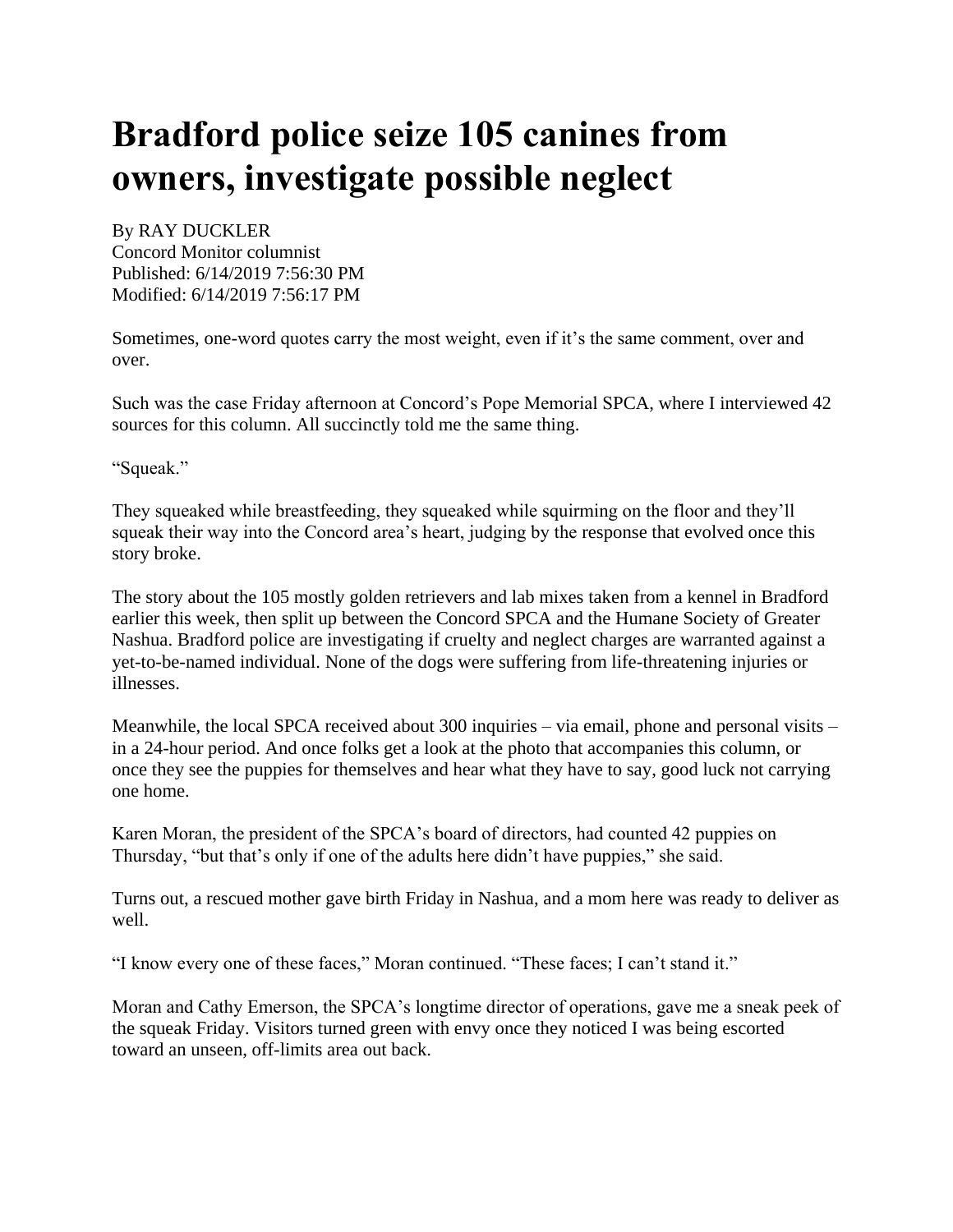We passed through a long, narrow office, where employees were busy at their desks during a busy time. Passing rows of cages, I met Bee and her five puppies and Nellie and her seven and Meredith and her four and Arizona and her nine.

Arizona showed off her parenting skills, making a circle around her pile of squeaking children to make sure all nine were still there.

A window on a closed door was covered with a towel, a calming method for a nervous dog. "Our focus is to get them comfortable and happy," Emerson told me during our tour.

Velma the German Shepherd looked out of place, and in fact was, rescued from a different animal abuse case, this one in Bristol, and a resident at the Concord SPCA now for two years.

Which seamlessly led into a conversation about animal abuse laws. The issue came into focus, here and across parts of the country, when 75 Great Danes, many with infections and illnesses, were seized from a home in Wolfeboro owned by Christina Fay.

Those dogs, viewed as evidence, had to wait to be adopted while the case worked its way through the court system. That burdens shelters financially while the dogs remain in less-than ideal circumstances.

"We're hoping to have some of the laws changed," Emerson said.

The town of Wolfeboro, which removed Fay's dogs and placed them with New Hampshire's chapter of the Humane Society of the United States, said it spent about \$2 million to provide for these dogs before they could be adopted.

Finding a way to finance the care of rescued dogs has been difficult. A plan to charge the accused abuser was nixed because of concerns over due process.

A segment of the state budget calls for the creation of a separate fund to defray costs, with \$100,000 deposited each year. We'll know more soon.

And while lawmakers try to figure out what's right, yet another animal abuse case – the seventh during the past three years – has grabbed headlines. The Bradford kennel owner relayed some of his dogs' names to the Pope Memorial staff, and police in a statement said, "The owner of the kennel was and remains cooperative."

The press release also mapped out some of the background.

It read, "On June 11 the warrant was executed, and initial evaluation of the scene revealed squalid conditions raising concerns of communicable diseases and the health concerns for the animals."